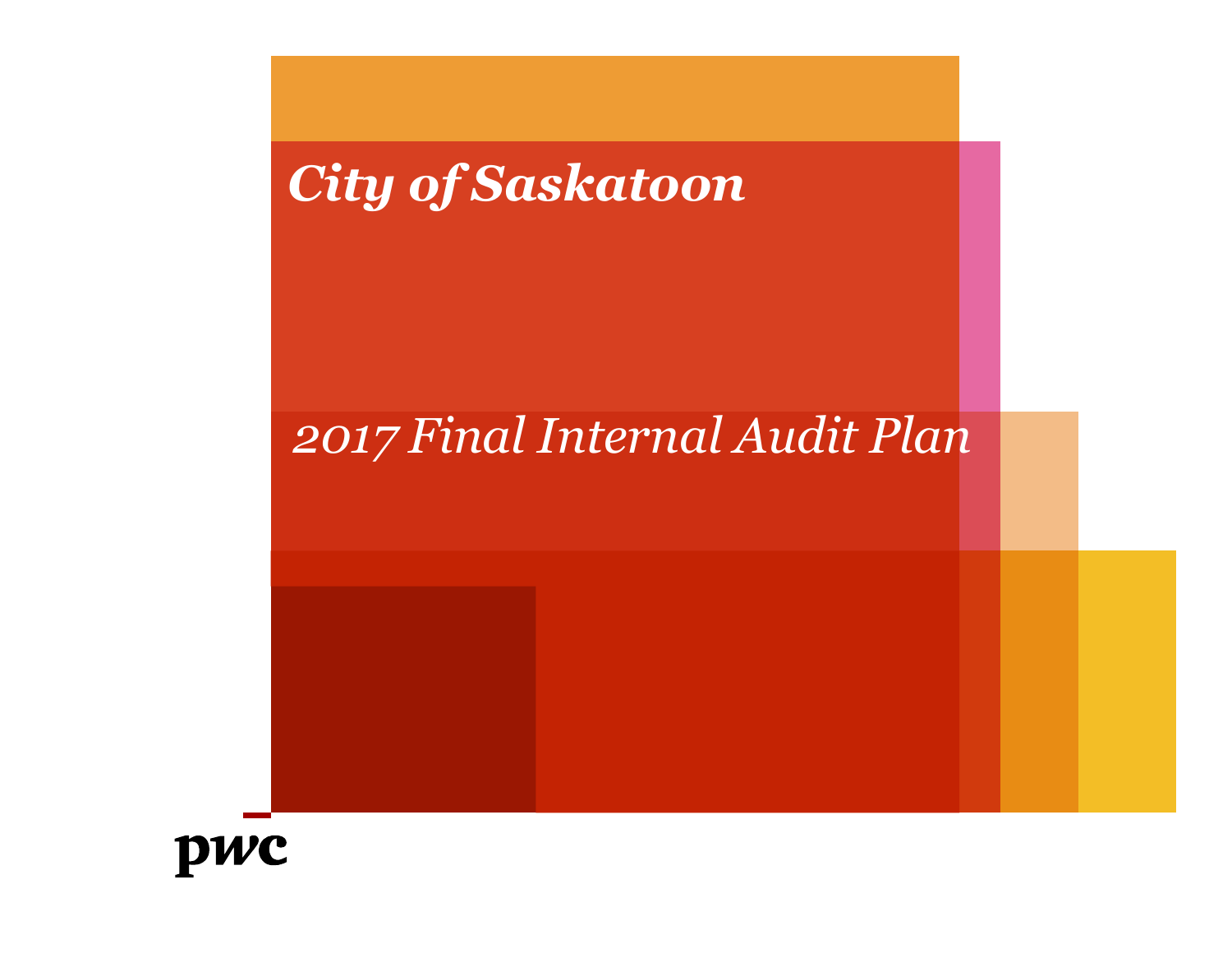#### *Table of Contents*

|           | Context - Updating Internal Audit Plan          |    |  |
|-----------|-------------------------------------------------|----|--|
|           | Introduction<br>$\bullet$                       | 4  |  |
|           | <b>Key Assumptions</b>                          | 5  |  |
|           | <b>Risk and Priority Coverage</b>               | 6  |  |
| $\bullet$ | Five Year Internal Audit Plan                   | 7  |  |
|           | Details of the Internal Audit Plan<br>$\bullet$ | 8  |  |
|           | 2015 Actual                                     | 9  |  |
|           | 2016 Actual                                     | 10 |  |
|           | 2017 Proposed                                   | 11 |  |
|           | 2018 Planned                                    | 12 |  |
|           | 2019 Planned                                    | 13 |  |
|           | <b>Unassigned Risks</b><br>$\bullet$            | 14 |  |
| $\bullet$ | <b>Next Steps</b>                               | 15 |  |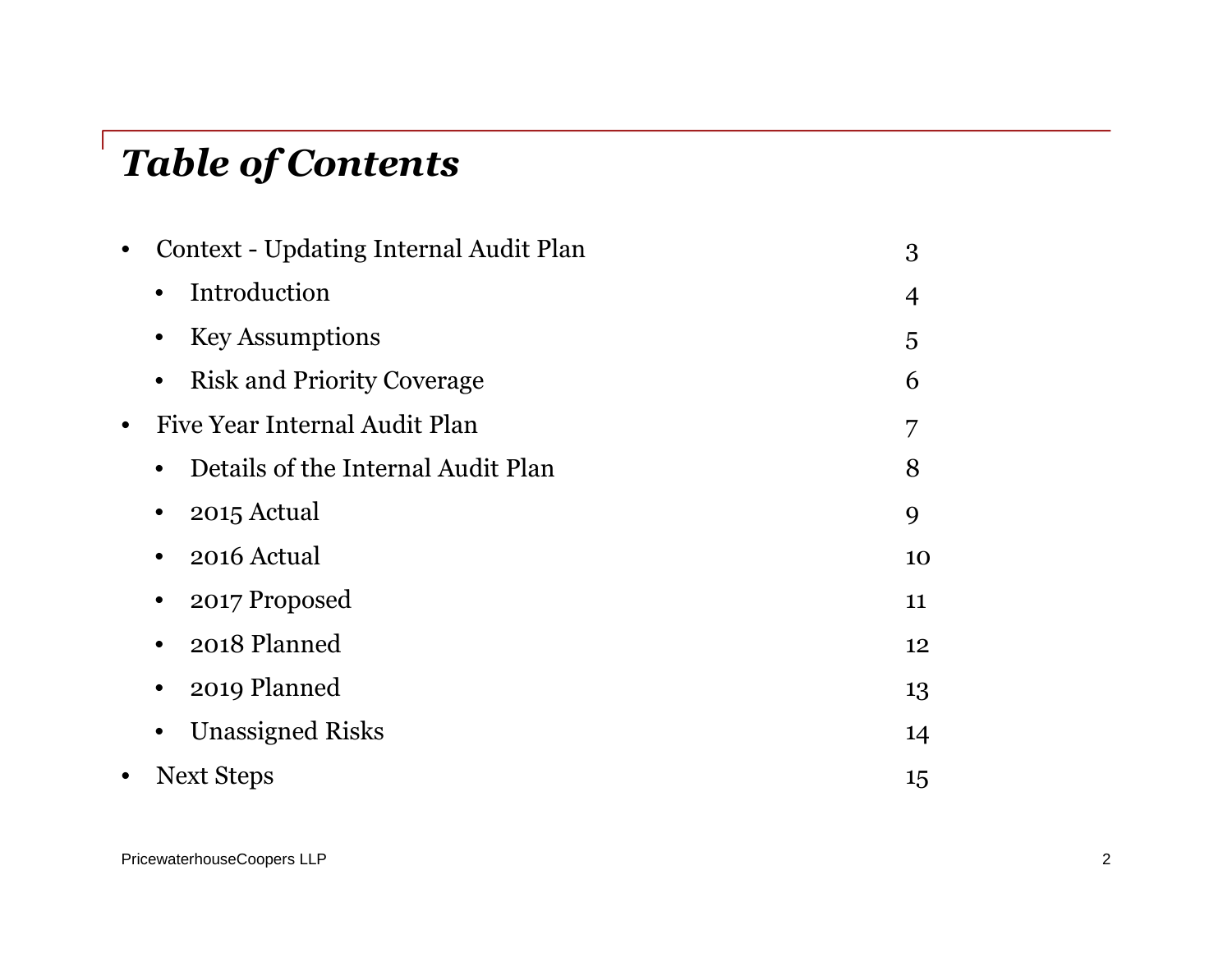# *City of Saskatoon Internal Audit Plan*

## *Context - Updating Internal Audit Plan*

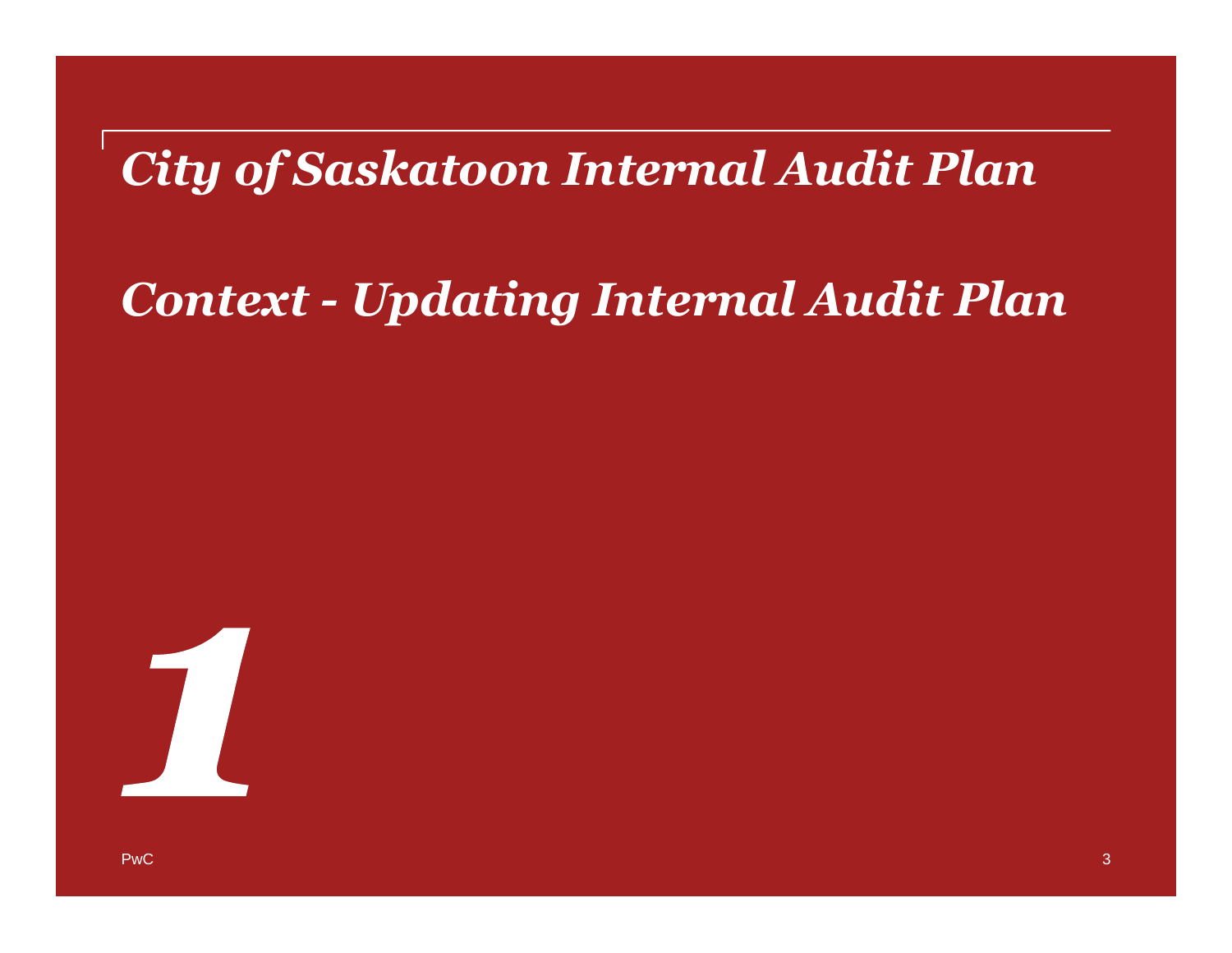### *Introduction*

- Risk registers have been developed for each key strategic risk and reviewed by the Corporate Risk Committee.
- The risk assessment conducted in 2015, which identified risks and was assigned priorities by City Council in 2015, continues to inform the most recent Strategic Risk Master Register developed by the Director of Corporate Risk and the Corporate Risk Committee, as well as the Internal Audit Plan.
- The Internal Audit Plan has been updated to ensure the nature and the timing of projects correlates to the strategic risk assessment.
- Looking ahead to 2018 and 2019, operational risk assessments will be considered for incorporation into the Internal Audit Plan as they are developed by the Director of Corporate Risk and the Corporate Risk Committee and approved by the SPC on Finance.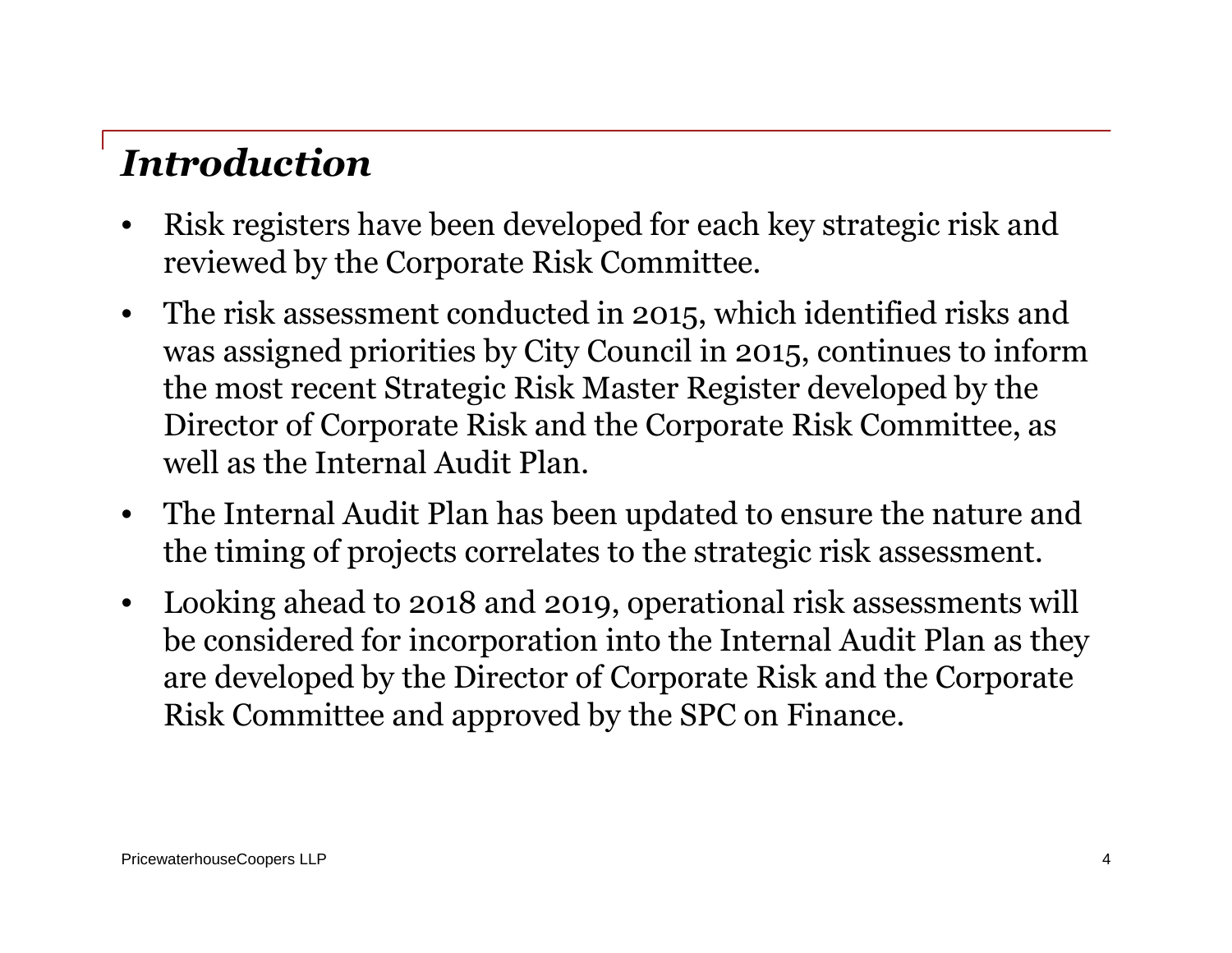### *Key Assumptions*

- While the strategic risk assessment provides a starting point for the Internal Audit Plan, the Inherent and Residual Risk Scores associated with each Strategic Risk assist in further refinement. Those risks with higher Inherent and Residual risks are, generally speaking, afforded higher priority by the Internal Audit Plan as are those with either high or medium priority assigned by City Council.
- Consideration is also given to audit readiness. Internal Audit works with Administration to identify those areas where, despite Inherent and Residual risk, there may not be audit readiness at the time of development of the Internal Audit plan due to significant work being undertaken currently (or planned for in the near future) by the Administration to identify and address gaps.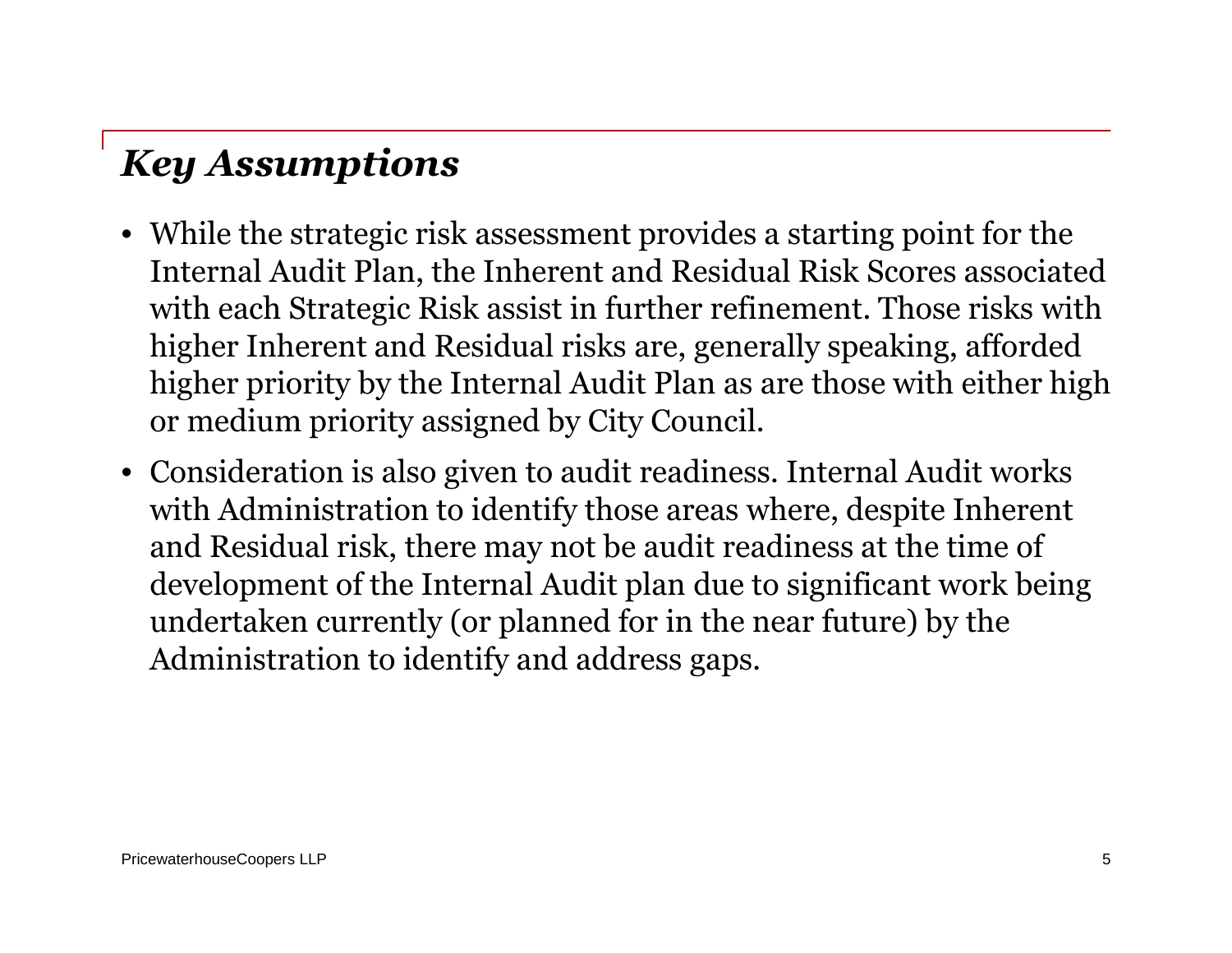#### *Risk and Priority Coverage*

- A common target for internal audit functions is to address 80% to 100% of high risk areas within a 3 to 5 year cycle, plus emerging issues and management and professional standards requirements.
	- In 2016 we were presented with emerging issues to address which resulted in projects related to Multi-Year Budgeting and Saskatoon Land.
- In the initial plan presented in July 2015, all high priority areas were covered by projects in the first 3 years of the plan. In the revised plan, all high priority areas continue to be covered although some projects addressing medium risk areas have been moved ahead in order to avoid overlap (i.e. several projects addressing MA-1 re: roads, snow and ice, sidewalks, bridges) as well as to take audit readiness into consideration.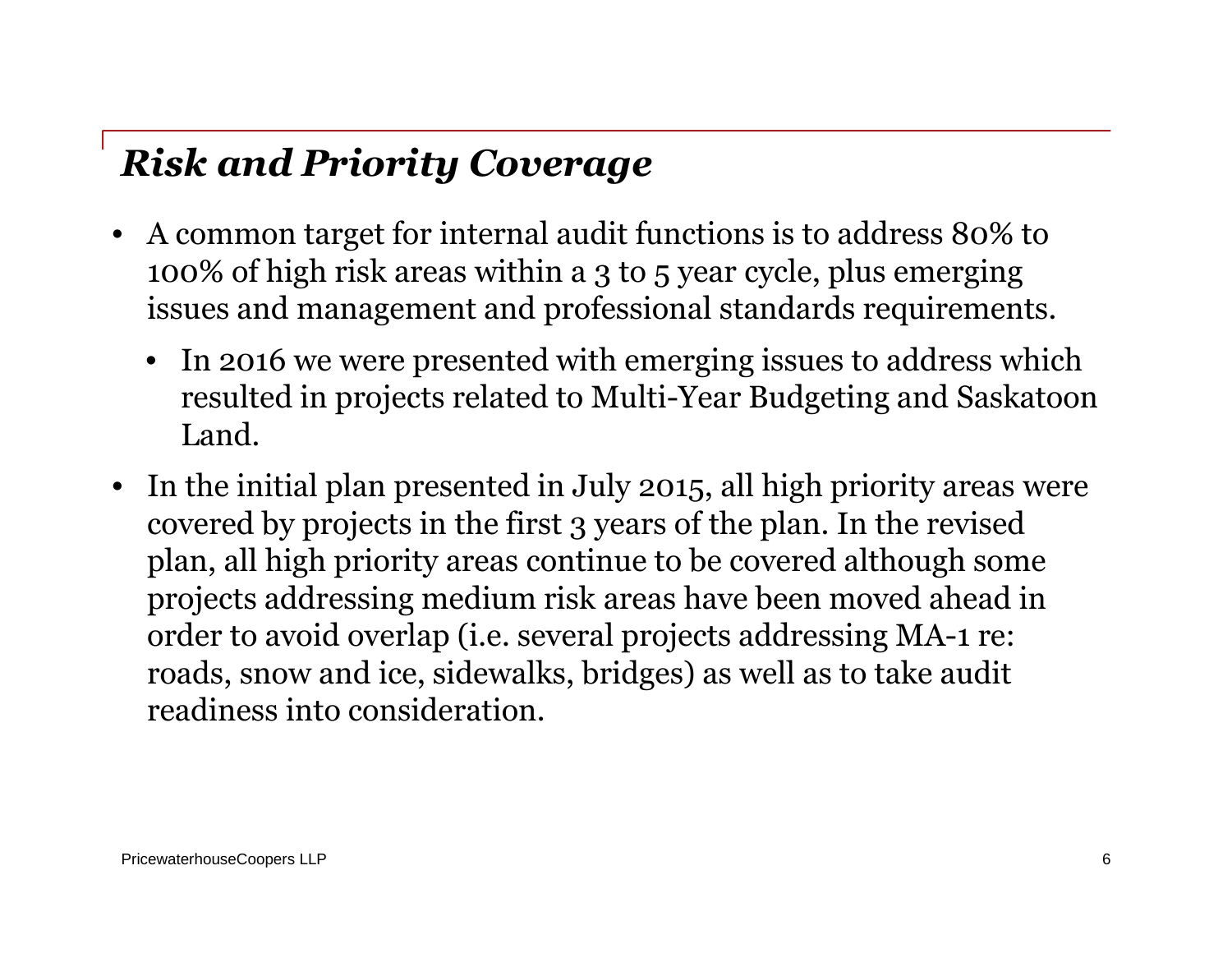## *City of Saskatoon Internal Audit Plan*

## *Five Year Internal Audit Plan*

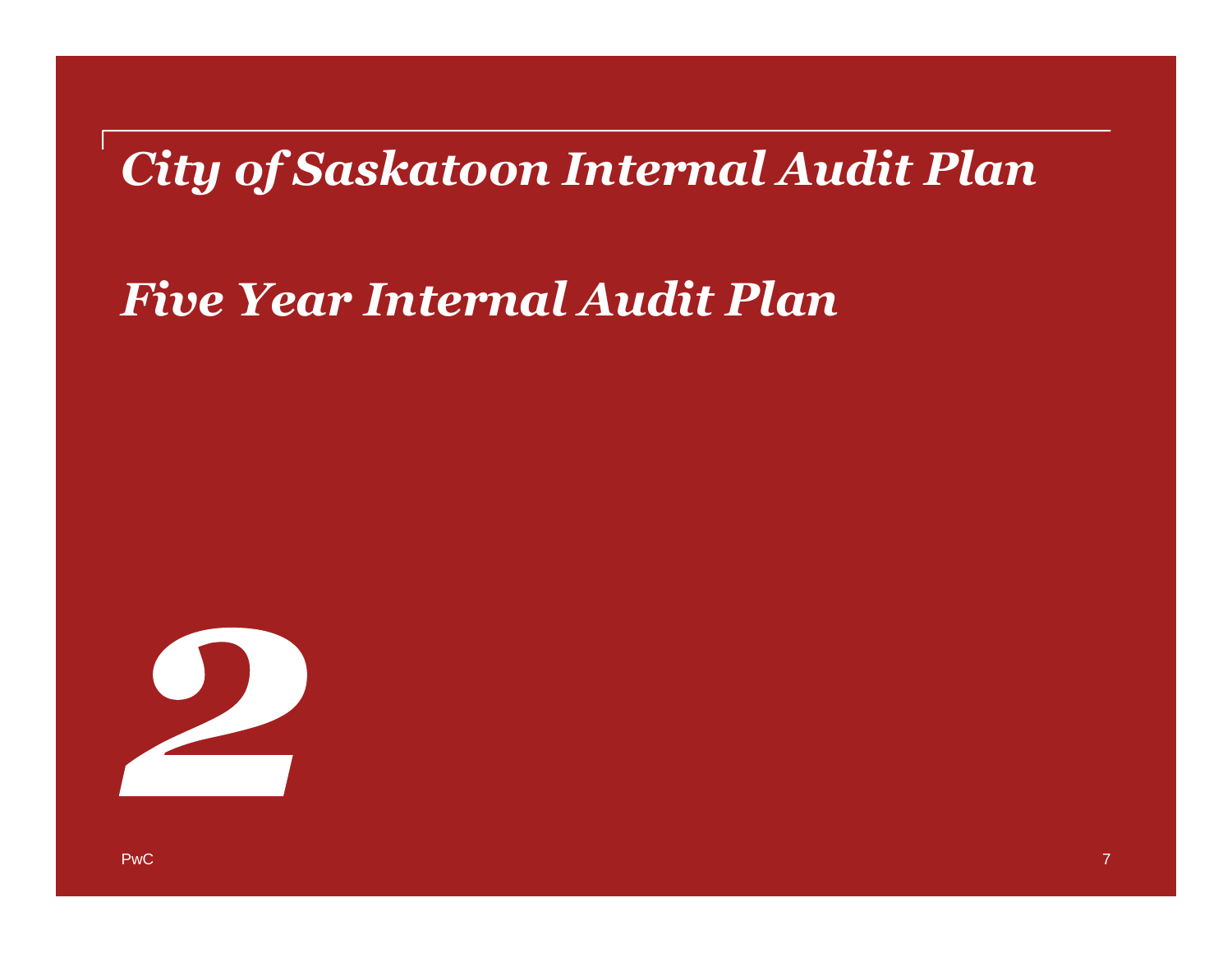#### *Details of the Internal Audit Plan*

- During the first 2 years of the Internal Audit Plan (2015 and 2016), a total of 2,375 of 2,800 (85%) planned hours were delivered. As a result, there are 425 carryover hours into 2017 in order to deliver 4,200 hours by the end of 2017.
- Each "Audit Area" within the plan contains references to the corresponding risk from the Strategic Risk Master Register as well as the Risk Narrative, along with the intended nature of the project (i.e. Assurance or Advisory) and a brief description of the high level scope of the project. Scope will be further defined with Administration.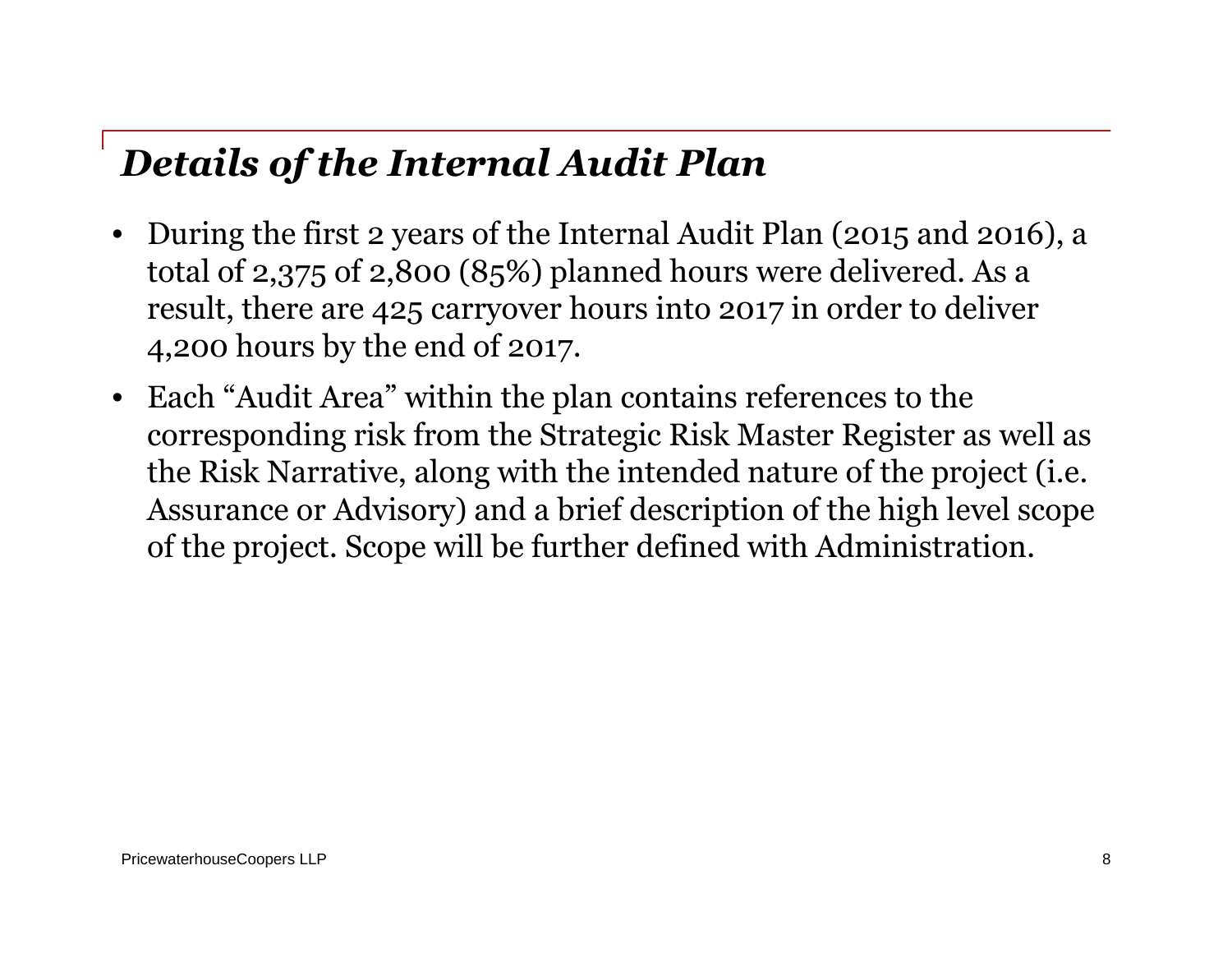#### *2015 – Actual*

| <b>Audit Area</b>                                                   | <b>Risk Narrative</b>                                                                                                                                | <b>Actual</b><br><b>Hours</b> | <b>Actual</b><br><b>Fees</b><br>(\$000) | <b>Priority</b><br>/Risk | <b>Project Type and High-</b><br><b>Level Scope Description</b>               |
|---------------------------------------------------------------------|------------------------------------------------------------------------------------------------------------------------------------------------------|-------------------------------|-----------------------------------------|--------------------------|-------------------------------------------------------------------------------|
| <b>Risk Assessment and</b><br>City Council Surveys/<br>Presentation | Initial risk assessment and<br>audit plan preparation                                                                                                | 650                           | \$101                                   | N/A                      |                                                                               |
| <b>Road Maintenance</b>                                             | The City may not be investing<br>enough money in its<br>transportation infrastructure to<br>maintain an acceptable<br>condition and level of service | 400                           | \$67                                    | $MA-1$                   | Assess the economy, efficiency<br>and effectiveness of road<br>maintenance    |
| Snow and Ice<br>Management                                          | The City may not be investing<br>enough money in its<br>transportation infrastructure to<br>maintain an acceptable<br>condition and level of service | 100                           | \$20                                    | $MA-1$                   | Assess economy, efficiency<br>and effectiveness of snow and<br>ice management |
|                                                                     | Total achieved '15                                                                                                                                   | 1,150                         | \$188                                   |                          |                                                                               |
|                                                                     | <b>Carryover to 2016</b>                                                                                                                             | 250                           |                                         |                          |                                                                               |
|                                                                     | <b>Total incl. carryover</b>                                                                                                                         | 1,400                         |                                         |                          |                                                                               |

High Priority Areas Medium Priority Areas Low Priority Areas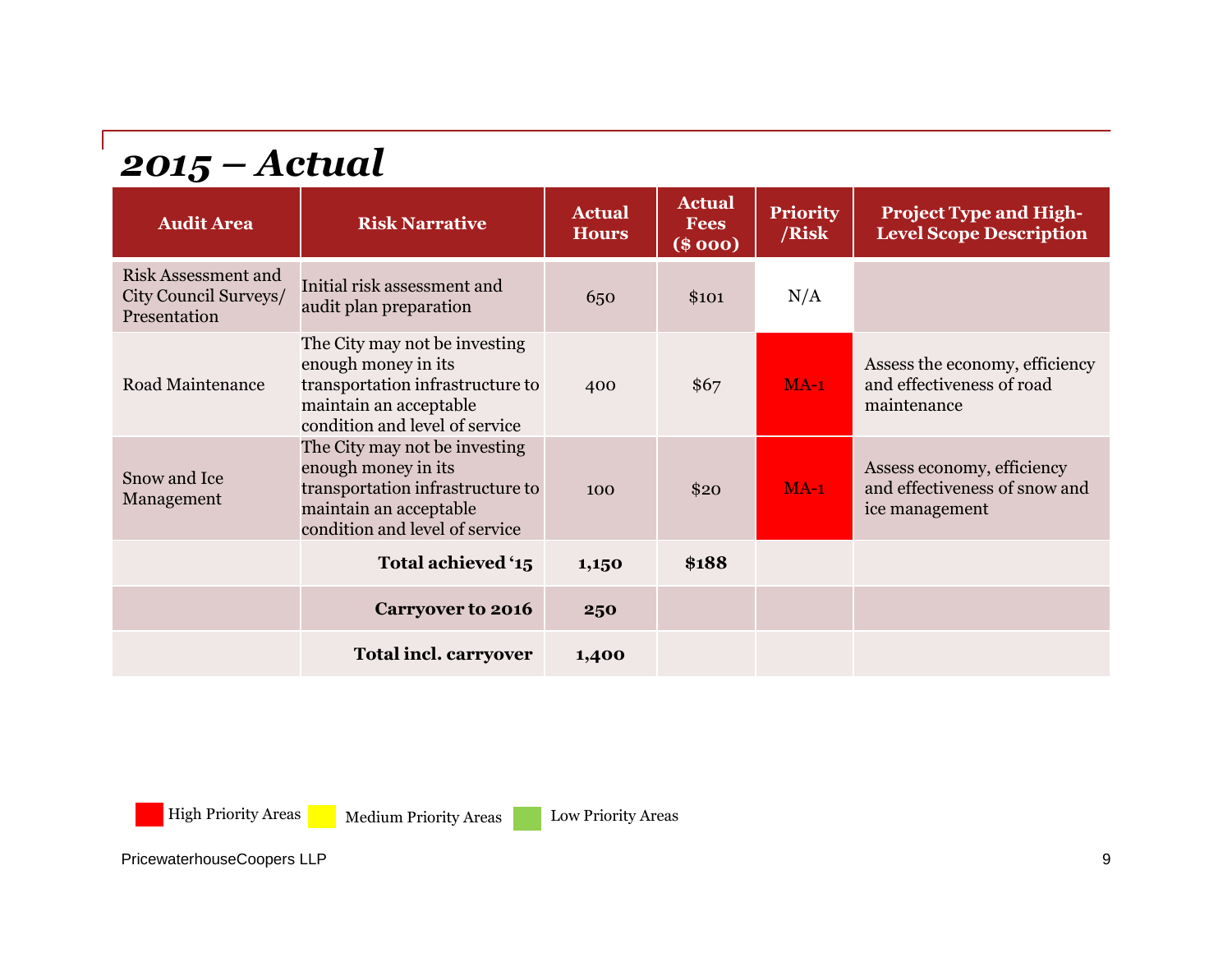#### *2016 – Actual*

| <b>Audit Area</b>                                     | <b>Risk Narrative</b>                                                                                                                                          | <b>Hours</b><br>(Actual/<br><b>Budget</b> ) | <b>Actual</b><br><b>Fees</b><br>(8000) | <b>Priority/</b><br><b>Risk</b> | <b>Project Type and High-</b><br><b>Level Scope Description</b>                                                                                              |
|-------------------------------------------------------|----------------------------------------------------------------------------------------------------------------------------------------------------------------|---------------------------------------------|----------------------------------------|---------------------------------|--------------------------------------------------------------------------------------------------------------------------------------------------------------|
| Snow and Ice<br>Management<br>(Continued)             | The City may not be investing enough<br>money in its transportation<br>infrastructure to maintain an acceptable<br>condition and level of service              | 325/325                                     | \$54                                   | $MA-1$                          | Assess economy, efficiency and<br>effectiveness of snow and ice<br>management                                                                                |
| Revenue<br>Generation                                 | The City may be unable to adequately<br>diversify its revenue sources                                                                                          | 120/400                                     | \$23                                   | $SG-1$                          | Assess potential options with<br>respect to additional revenue<br>generation                                                                                 |
| Asset Life Cycle<br>Costs                             | The City may not be considering the<br>total costs of asset ownership when<br>making investment decisions                                                      | 370/470                                     | \$62                                   | <b>A&amp;FS-2</b>               | Review current capital<br>budgeting process and identify<br>improvements to incorporate<br>asset life cycle costs including<br>future operating cost impact. |
| <b>Transit Services</b><br><b>Staff</b><br>Scheduling | The City may not be investing enough<br>money in its public transit infrastructure<br>to maintain an acceptable level of<br>service                            | 410/425                                     | \$65                                   | $MA-3$                          | Assess economy, efficiency and<br>effectiveness of the transit<br>services                                                                                   |
| Human Capital<br>Planning and<br>Management           | The City's existing strategies may not be<br>attracting, hiring, managing, developing<br>and retaining top talent to support<br>existing and future operations | 0/75                                        | \$o                                    | $CI-2$                          | Review process with respect to<br>human capital strategies<br>regarding attracting, developing<br>and retaining talent                                       |
|                                                       | Total achieved '16                                                                                                                                             | 1,225                                       | \$204                                  |                                 |                                                                                                                                                              |
|                                                       | Total achieved '15                                                                                                                                             | 1,150                                       | \$188                                  |                                 |                                                                                                                                                              |
|                                                       | Total '15 & '16 achieved                                                                                                                                       | 2,375                                       | \$392                                  |                                 |                                                                                                                                                              |
|                                                       | Total carryover into '17                                                                                                                                       | 470                                         | \$60                                   |                                 |                                                                                                                                                              |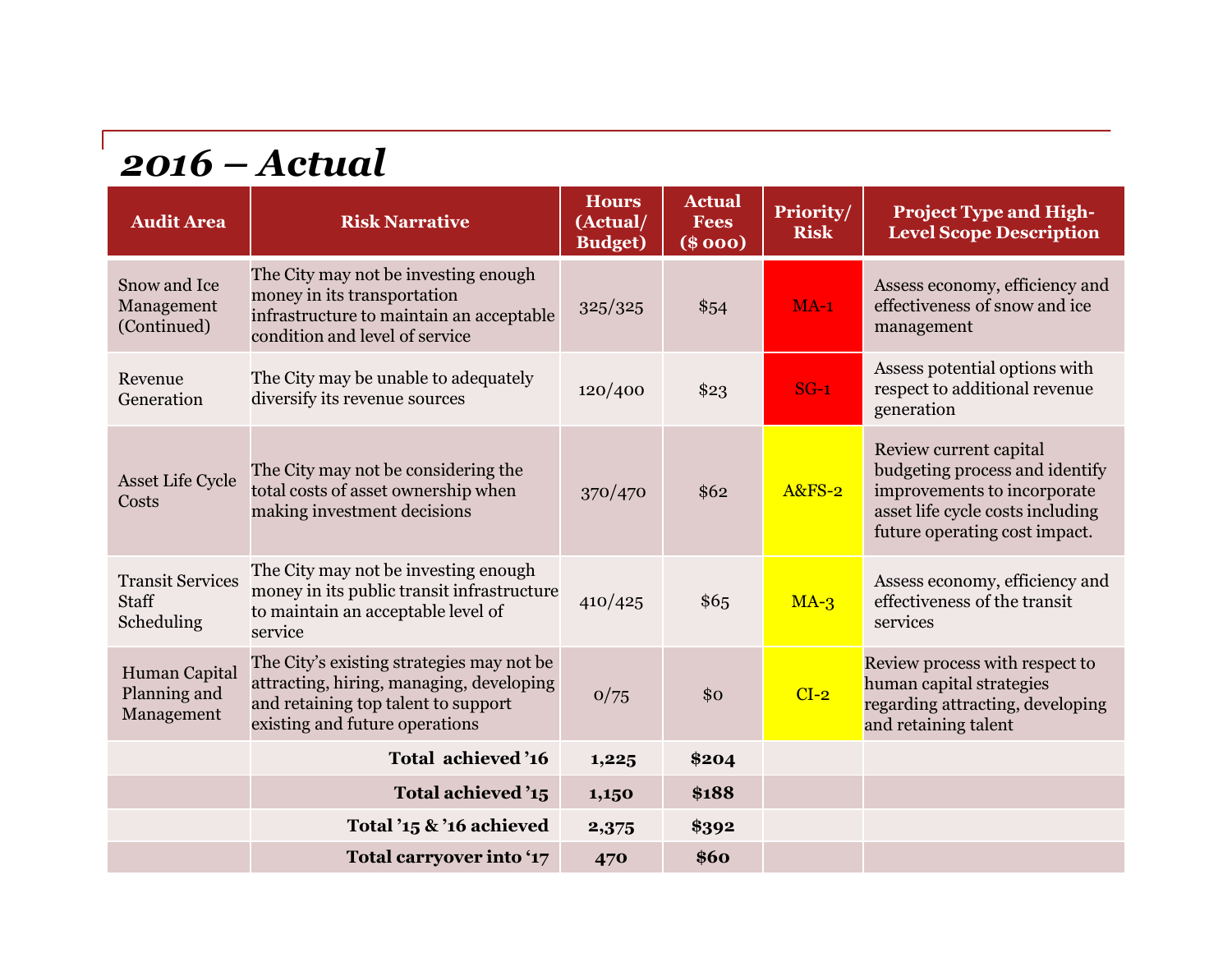## *2017 – Planned*

| <b>Audit Area</b>                           | <b>Risk Narrative</b>                                                                                                                                          | <b>Estimated</b><br><b>Hours</b> | <b>Budget</b><br><b>Fees</b><br>(\$000) | <b>Priority</b><br>/Risk | <b>Project Type and High-</b><br><b>Level Scope Description</b>                                                                        |
|---------------------------------------------|----------------------------------------------------------------------------------------------------------------------------------------------------------------|----------------------------------|-----------------------------------------|--------------------------|----------------------------------------------------------------------------------------------------------------------------------------|
| 2016 Carryover<br>from Projects             | Revenue Generation (280 hours), Asset<br>Life Cycle Costs (100 hours), Transit<br>Services Staff Scheduling (15 hours)                                         | 395                              | \$47                                    | N/A                      | See previous page for 3 projects                                                                                                       |
| Human Capital<br>Planning and<br>Management | The City's existing strategies may not be<br>attracting, hiring, managing, developing<br>and retaining top talent to support<br>existing and future operations | 460                              | \$80                                    | $CI-2$                   | Review process with respect to<br>human capital strategies<br>regarding attracting,<br>developing & retaining talent                   |
| <b>Business</b><br>Continuity               | The City may not be prepared to quickly<br>and effectively resume operations in the<br>event of serious incident, accident,<br>disaster or emergency           | 400                              | \$66                                    | <b>A&amp;FS-1</b>        | Review current disaster<br>recovery and business<br>continuity plans                                                                   |
| Co <sub>2</sub> Reduction<br>Initiatives    | The City may fail to identify and pursue<br>corporate Co2 reduction initiatives.                                                                               | 275                              | \$69                                    | $EL-3$                   | Review current environmental<br>strategy of the City including<br>CO <sub>2</sub> reduction initiatives and<br>carbon tax implications |
| Parks and<br>Recreation                     | The City may not be investing sufficient<br>funds in its parks infrastructure to<br>maintain an acceptable condition and<br>level of service                   | 295                              | \$30                                    | $QL-1$                   | Assess economy, efficiency and<br>effectiveness of parks and<br>recreation facilities                                                  |
|                                             | Total proposed '17                                                                                                                                             | 1,825                            | \$292                                   |                          |                                                                                                                                        |
|                                             | Total achieved '15 and '16                                                                                                                                     | 2,375                            | \$392                                   |                          |                                                                                                                                        |
|                                             | Total '15 to '17 combined                                                                                                                                      | 4,200                            | \$684                                   |                          |                                                                                                                                        |

High Priority Areas Medium Priority Areas Low Priority Areas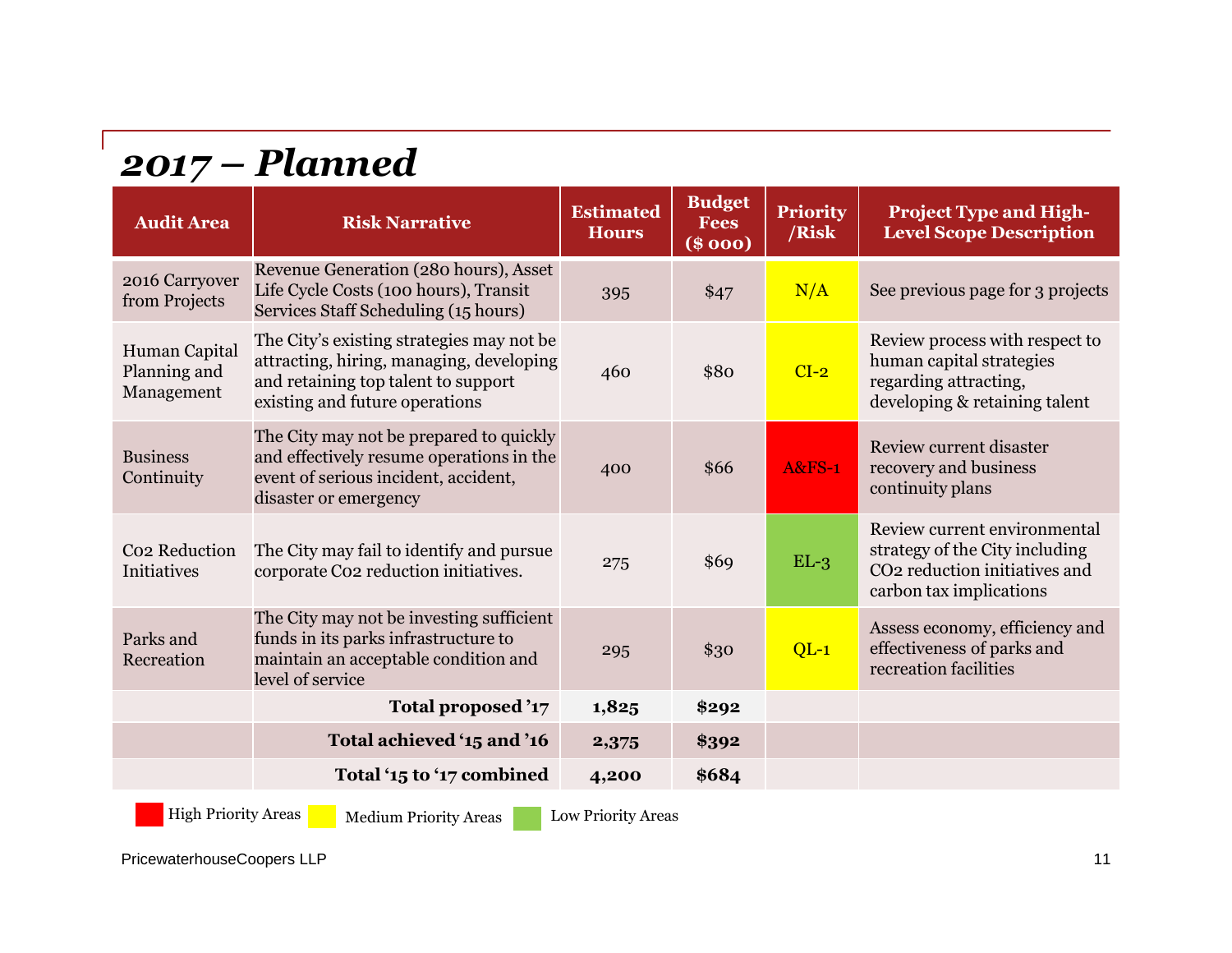#### *2018 - Planned (subject to change)*

| <b>Audit Area</b>                      | <b>Risk Narrative</b>                                                                                                                                 | <b>Estimated</b><br><b>Hours</b> | <b>Budget</b><br><b>Fees</b><br>(8000) | <b>Priority</b><br>/Risk | <b>Project Type and High-</b><br><b>Level Scope Description</b>                                                    |
|----------------------------------------|-------------------------------------------------------------------------------------------------------------------------------------------------------|----------------------------------|----------------------------------------|--------------------------|--------------------------------------------------------------------------------------------------------------------|
| Parks and<br>Recreation<br>(continued) | The City may not be investing<br>sufficient funds in its parks<br>infrastructure to maintain an<br>acceptable condition and level of<br>service       | 230                              | \$42                                   | $QL-1$                   | Assess economy, efficiency<br>and effectiveness of parks and<br>recreation facilities                              |
| IT Security<br>and Privacy             | The City may not be adequately<br>protecting information created by or<br>entrusted to it                                                             | 370                              | \$60                                   | $A&FS-9$                 | Review current state of<br>privacy of information and<br>overall IT security policies,<br>procedures and practices |
| Citizen<br>Engagement<br>Process       | The City's engagement and<br>communications initiatives and<br>opportunities may not be effectively<br>reaching its citizens                          | 400                              | \$68                                   | $CI-1$                   | Review current processes for<br>engaging with citizens and<br>their effectiveness including<br>customer response   |
| <b>Sidewalks</b>                       | The City may not be investing enough<br>money in its transportation<br>infrastructure to maintain an<br>acceptable condition and level of<br>service. | 400                              | \$67                                   | $MA-1$                   | Assess economy, efficiency<br>and effectiveness of bridge<br>maintenance                                           |
|                                        | Total planned '18                                                                                                                                     | 1,400                            | \$237                                  |                          |                                                                                                                    |

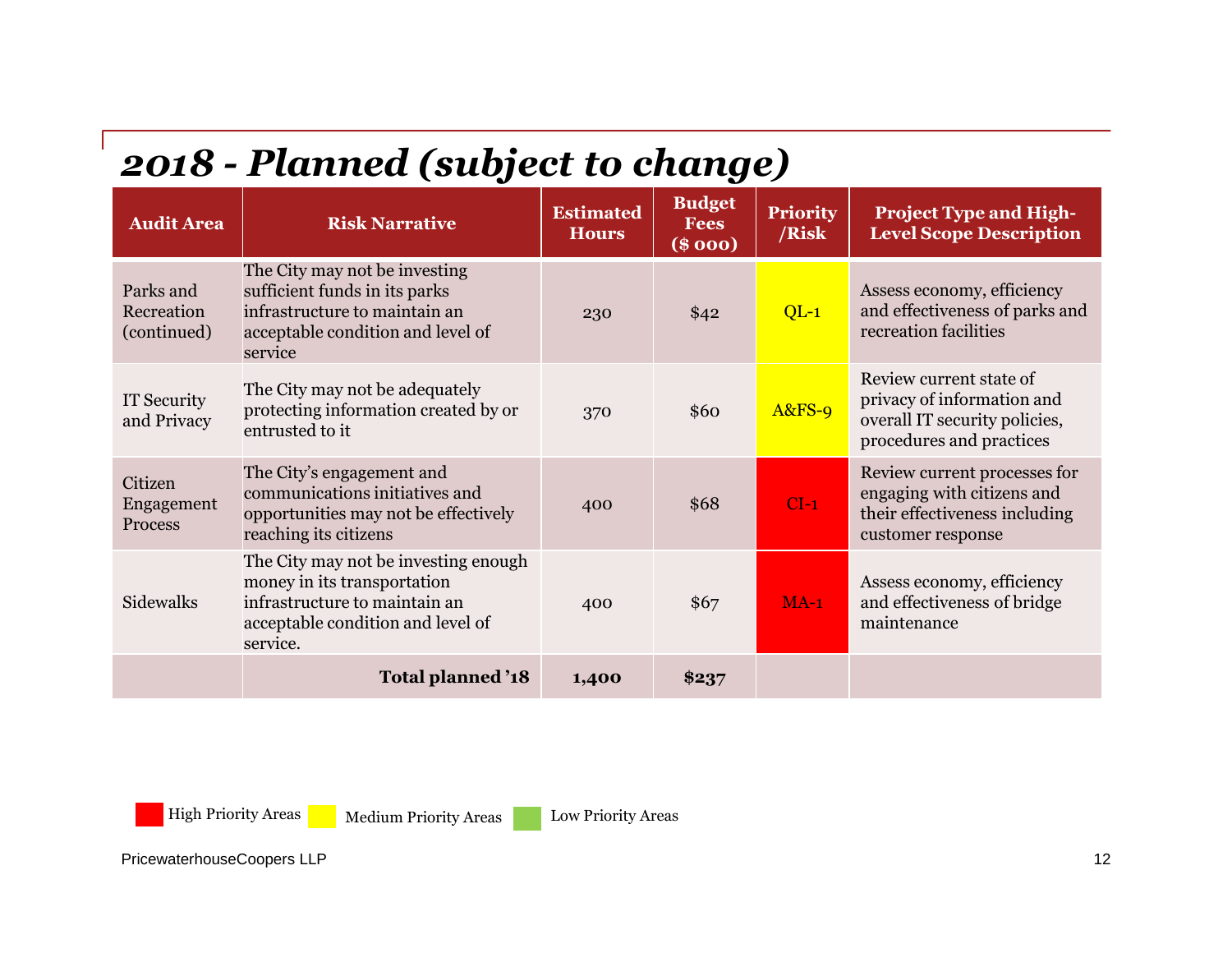#### *2019 - Planned (subject to change)*

| <b>Audit Area</b>                          | <b>Risk Narrative</b>                                                                                                                                                                                                                                                       | <b>Estimated</b><br><b>Hours</b> | <b>Budget</b><br><b>Fees</b><br>(\$000) | <b>Priority</b><br>/Risk | <b>Project Type and High-</b><br><b>Level Scope Description</b>                                                                         |
|--------------------------------------------|-----------------------------------------------------------------------------------------------------------------------------------------------------------------------------------------------------------------------------------------------------------------------------|----------------------------------|-----------------------------------------|--------------------------|-----------------------------------------------------------------------------------------------------------------------------------------|
| Infrastructure<br>Investment<br>Evaluation | The City's infrastructure investments<br>may not correspond to growth trends<br>and forecasts for the local or regional<br>economy / The City may not be<br>aligning its financial resources in a<br>way that supports its priorities,<br>strategic goals and core services | 400                              | \$70                                    | SG-2 and<br>$A&FS-5$     | Review process for evaluating<br>infrastructure investments<br>and management's process to<br>minimize risk of under/over<br>investment |
| <b>IT Governance</b>                       | The City's information technology<br>strategy may not be properly aligned<br>with the organization's goals and<br>objectives                                                                                                                                                | 325                              | \$56                                    | <b>A&amp;FS-7</b>        | Review current governance<br>process around IT goals &<br>initiatives and their alignment<br>to business needs                          |
| <b>Building</b><br>Maintenance             | The City may not be investing<br>enough money in its facilities to<br>maintain an acceptable condition<br>and level of service                                                                                                                                              | 400                              | \$69                                    | $SG-3$                   | Assess economy, efficiency<br>and effectiveness of building<br>maintenance                                                              |
| <b>Bridge</b><br>Maintenance               | The City may not be investing<br>enough money in its transportation<br>infrastructure to maintain an<br>acceptable condition and level of<br>service                                                                                                                        | 275                              | \$47                                    | $MA-1$                   | Assess economy, efficiency<br>and effectiveness of bridge<br>maintenance                                                                |
|                                            | Total planned '19                                                                                                                                                                                                                                                           | 1,400                            | \$242                                   |                          |                                                                                                                                         |

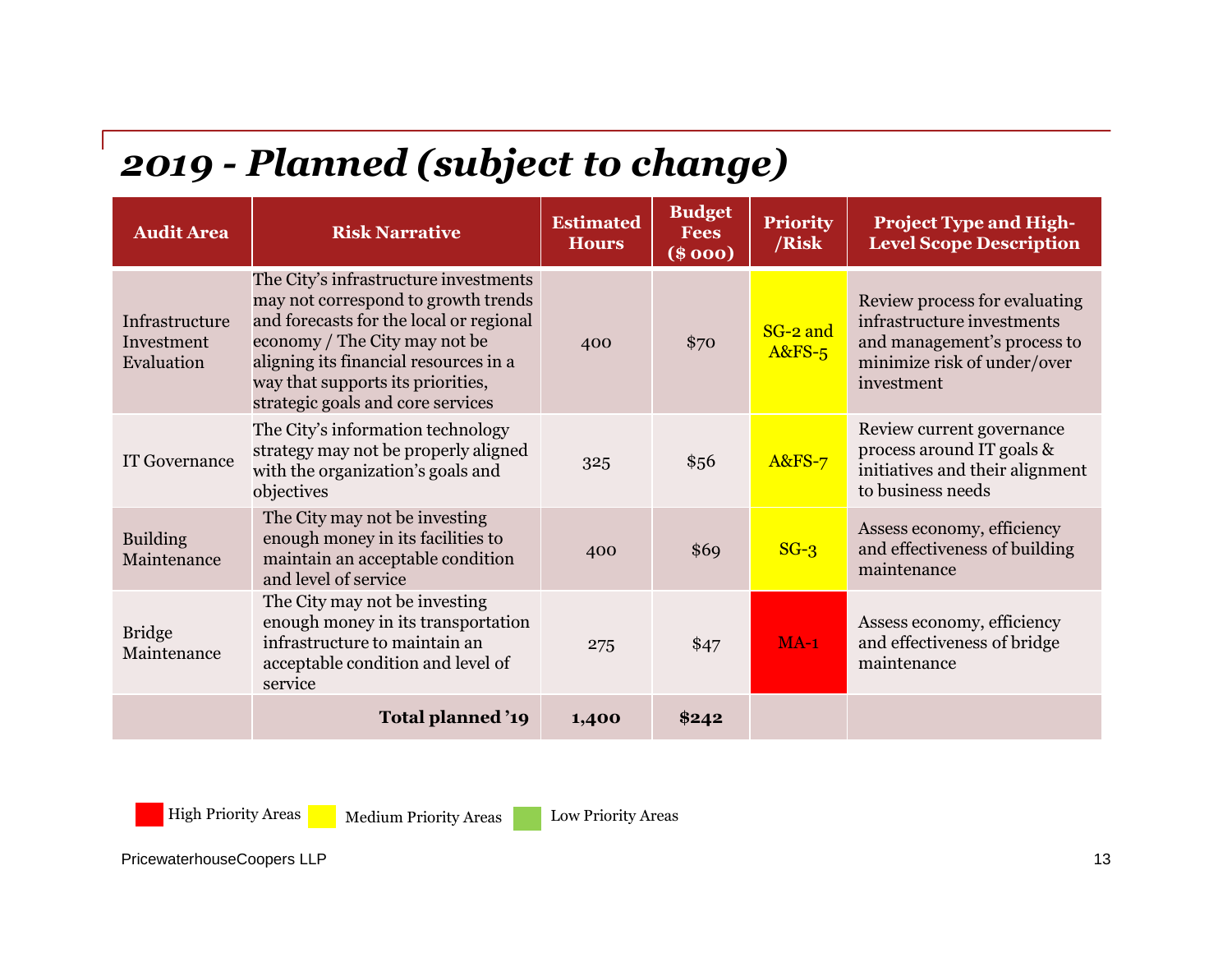#### *Unassigned Risks*

| <b>Audit Area</b>                                   | <b>Potential Scope</b>                                                                                                                                  | <b>Priority /</b><br><b>Risk</b> |
|-----------------------------------------------------|---------------------------------------------------------------------------------------------------------------------------------------------------------|----------------------------------|
| <b>Integrated Asset</b><br><b>Management System</b> | Review benefits and drivers for an integrated asset management system and create<br>roadmap for implementation                                          | <b>A&amp;FS-8</b>                |
| <b>Systems Integration</b>                          | Assess business case for integration of IT systems and related benefits that can be<br>achieved by the organization                                     | <b>A&amp;FS-8</b>                |
| <b>Climate Change Strategy</b>                      | Evaluate the City's climate change strategy and efforts to manage related risks                                                                         | $SG-4$                           |
| <b>Garbage Collection</b>                           | Assess efficiency and effectiveness of garbage collection function                                                                                      | $EL-1$                           |
| Procurement and Sole<br>Sourcing                    | Assess compliance with procurement and sole sourcing processes for key contracts<br>for the last 2-3 years                                              | $A&FS-12$                        |
| <b>Regional Growth Plan</b>                         | Assess the City's current growth plan, related risks and efforts undertaken to align<br>efforts with neighbors                                          | $SG-6$                           |
| <b>Fleet Maintenance</b>                            | Review current condition of fleet across the City and help identify how to manage<br>them more effectively, including advising on a lease vs buy option | <b>A&amp;FS-10</b>               |



High Priority Areas Medium Priority Areas Low Priority Areas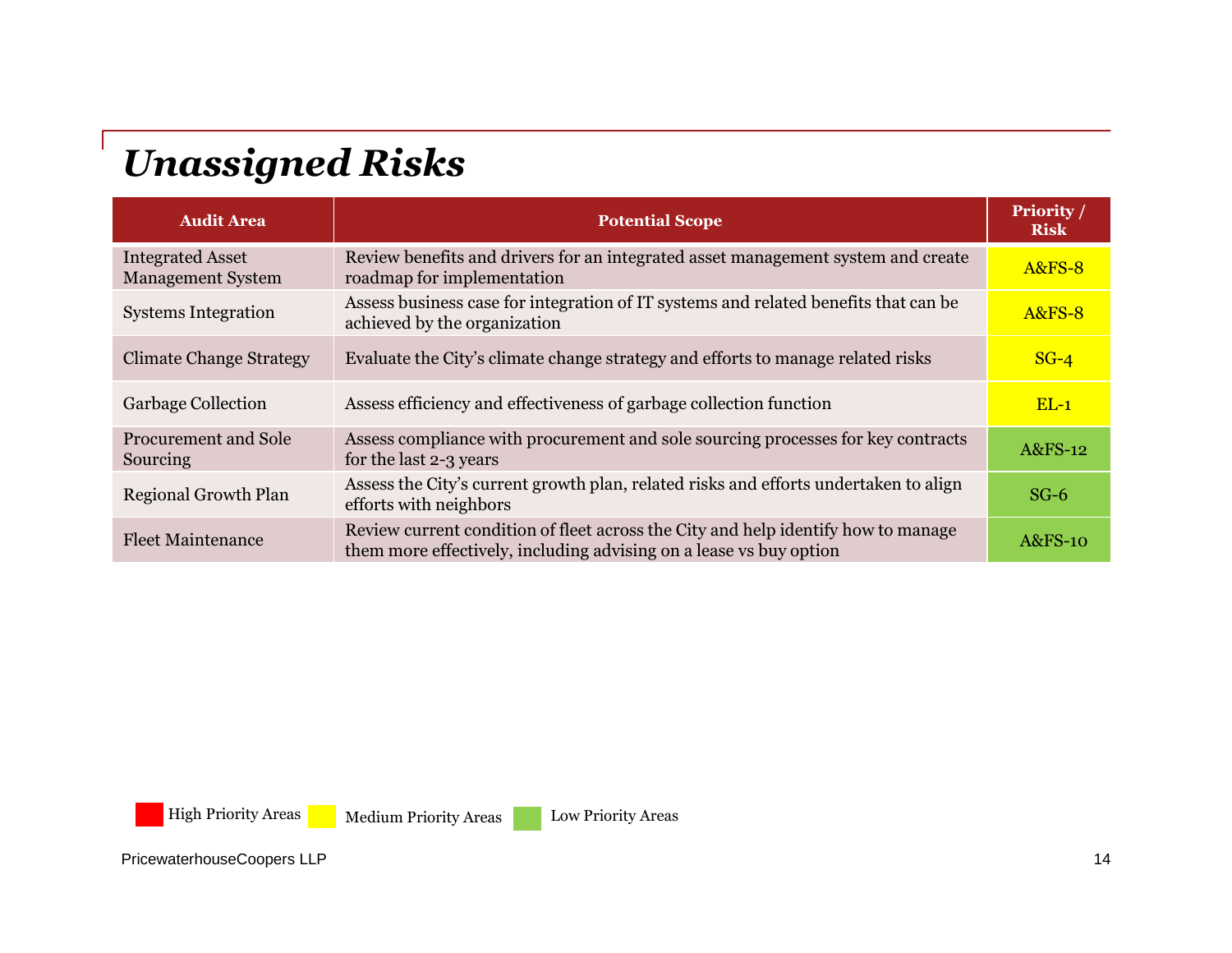# *Next Steps*